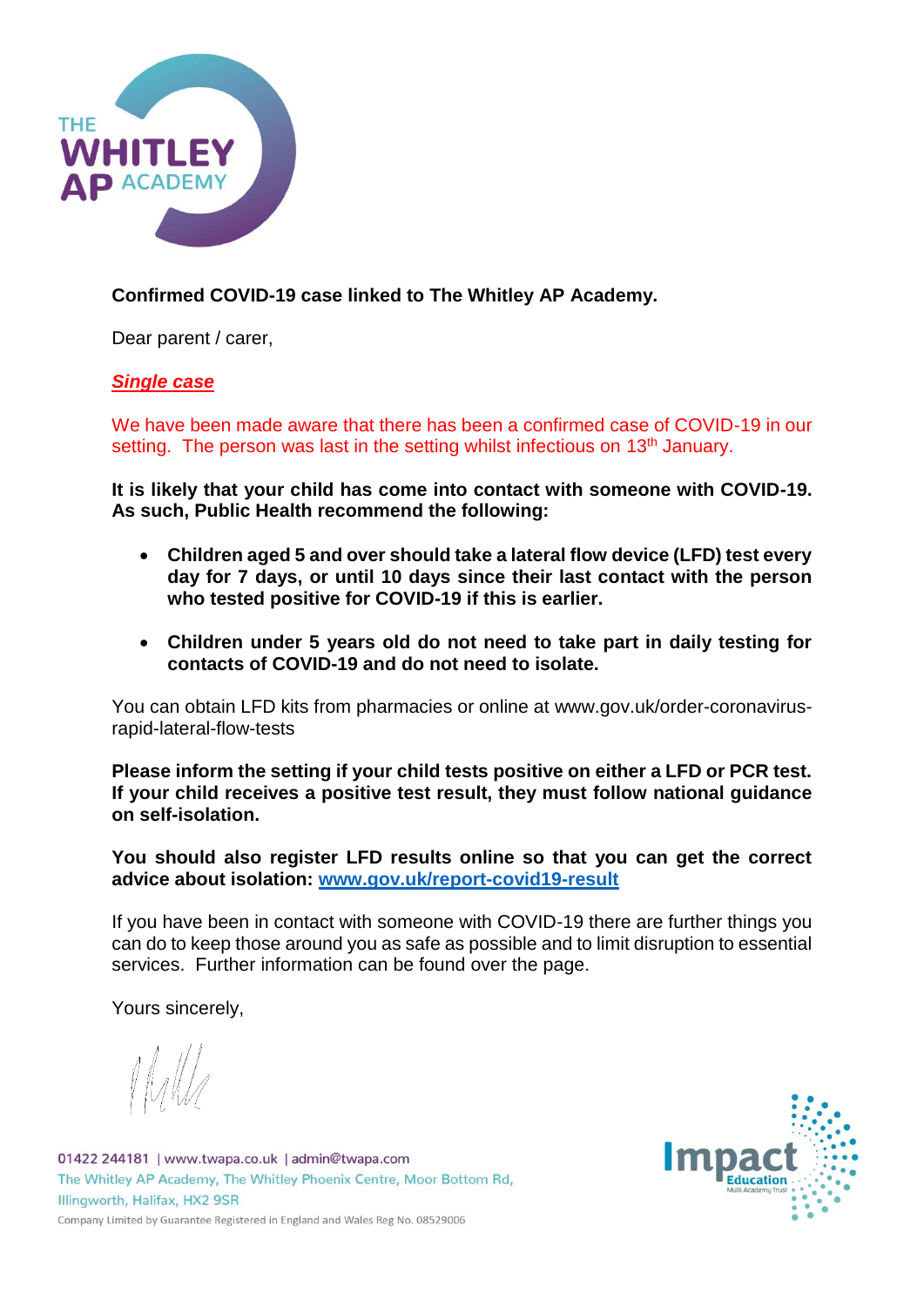

# Keeping Calderdale safe during COVID-19

The information below is correct on 7th January 2022.

See also [www.nhs.uk/conditions/coronavirus-covid-19/](http://www.nhs.uk/conditions/coronavirus-covid-19/)

| If you have been in contact with someone with COVID-19 |                                                                                                                                                                                                                                                                                                                                                                                                                                                                                   |
|--------------------------------------------------------|-----------------------------------------------------------------------------------------------------------------------------------------------------------------------------------------------------------------------------------------------------------------------------------------------------------------------------------------------------------------------------------------------------------------------------------------------------------------------------------|
|                                                        | $\rightarrow$ You are legally required to self-isolate for 10 days unless you are fully vaccinated, or you are<br>below the age of 18 years 6 months                                                                                                                                                                                                                                                                                                                              |
| $\rightarrow$                                          | If you are not required to isolate, you should take a Lateral Flow test every day for 7 days, or<br>until 10 days since your last contact with the person who tested positive for COVID-19 if this is<br>earlier. Children under the age of 5 are not advised to take part in daily Lateral Flow testing.                                                                                                                                                                         |
| $\rightarrow$                                          | Take a single PCR test as soon as possible while you are self-isolating. However, if you have<br>previously received a positive COVID-19 PCR test result within the last 90 days you should not<br>take another PCR test unless you develop symptoms. When there is a surge in COVID-19<br>cases it may be difficult for people without symptoms to book a PCR test slot locally. If you<br>aren't able to book a PCR test, it's important to keep doing daily Lateral Flow tests |
|                                                        | $\rightarrow$ Remain vigilant to COVID-19 symptoms (see below)                                                                                                                                                                                                                                                                                                                                                                                                                    |
|                                                        | $\rightarrow$ Limit close contact with other people outside the household, especially in crowded, enclosed or<br>poorly ventilated spaces                                                                                                                                                                                                                                                                                                                                         |
|                                                        | $\rightarrow$ Limit contact with anyone who is at higher risk of severe illness if infected with COVID-19                                                                                                                                                                                                                                                                                                                                                                         |
|                                                        | $\rightarrow$ Wear a face covering in enclosed spaces and where you are unable to maintain social<br>distancing if you are 11 or over                                                                                                                                                                                                                                                                                                                                             |
|                                                        | $\rightarrow$ Stay away from people who are clinically vulnerable as much as possible                                                                                                                                                                                                                                                                                                                                                                                             |
|                                                        | $\rightarrow$ Remember that vaccination reduces, but does not eliminate, the risk of acquiring and<br>transmitting infection.                                                                                                                                                                                                                                                                                                                                                     |
| If anyone in your household develops COVID-19 symptoms |                                                                                                                                                                                                                                                                                                                                                                                                                                                                                   |
|                                                        | $\rightarrow$ The person must stay at home and self-isolate and seek a PCR test. Do not rely on a negative<br>Lateral Flow test as these tests are not as accurate in picking up COVID-19 in people with<br>symptoms.                                                                                                                                                                                                                                                             |
|                                                        | $\rightarrow$ The most important symptoms of COVID-19 are recent onset of any of the following:<br>a new continuous cough<br>$\circ$<br>a high temperature<br>$\circ$                                                                                                                                                                                                                                                                                                             |
|                                                        | a loss of, or change in, your normal sense of taste or smell (anosmia)<br>$\circ$                                                                                                                                                                                                                                                                                                                                                                                                 |
|                                                        | If anyone in your household tests positive for COVID-19                                                                                                                                                                                                                                                                                                                                                                                                                           |
|                                                        | $\rightarrow$ Anyone who tests positive on a PCR is required to stay at home and self-isolate in line with<br>national guidance.                                                                                                                                                                                                                                                                                                                                                  |
|                                                        | $\rightarrow$ From 11 <sup>th</sup> January, as a temporary measure, anyone who tests positive on a Lateral Flow test<br>will be required to self-isolate immediately and does not need to take a confirmatory PCR test.                                                                                                                                                                                                                                                          |
|                                                        | $\rightarrow$ Everyone else in the household should follow the above guidance for people who have been in                                                                                                                                                                                                                                                                                                                                                                         |
|                                                        | contact with a case.                                                                                                                                                                                                                                                                                                                                                                                                                                                              |
|                                                        | $\rightarrow$ Locally, we advise that where someone in the household has tested positive, school-aged                                                                                                                                                                                                                                                                                                                                                                             |

 $\rightarrow$  Locally, we advise that where someone in the household has tested positive, school-aged children should undertake daily Lateral Flow testing for 7 days (in line with national guidance) but that they should stay off school until after they have taken their Day 3 Lateral Flow test, returning on Day 3 only if tests on Day 1-3 are negative.